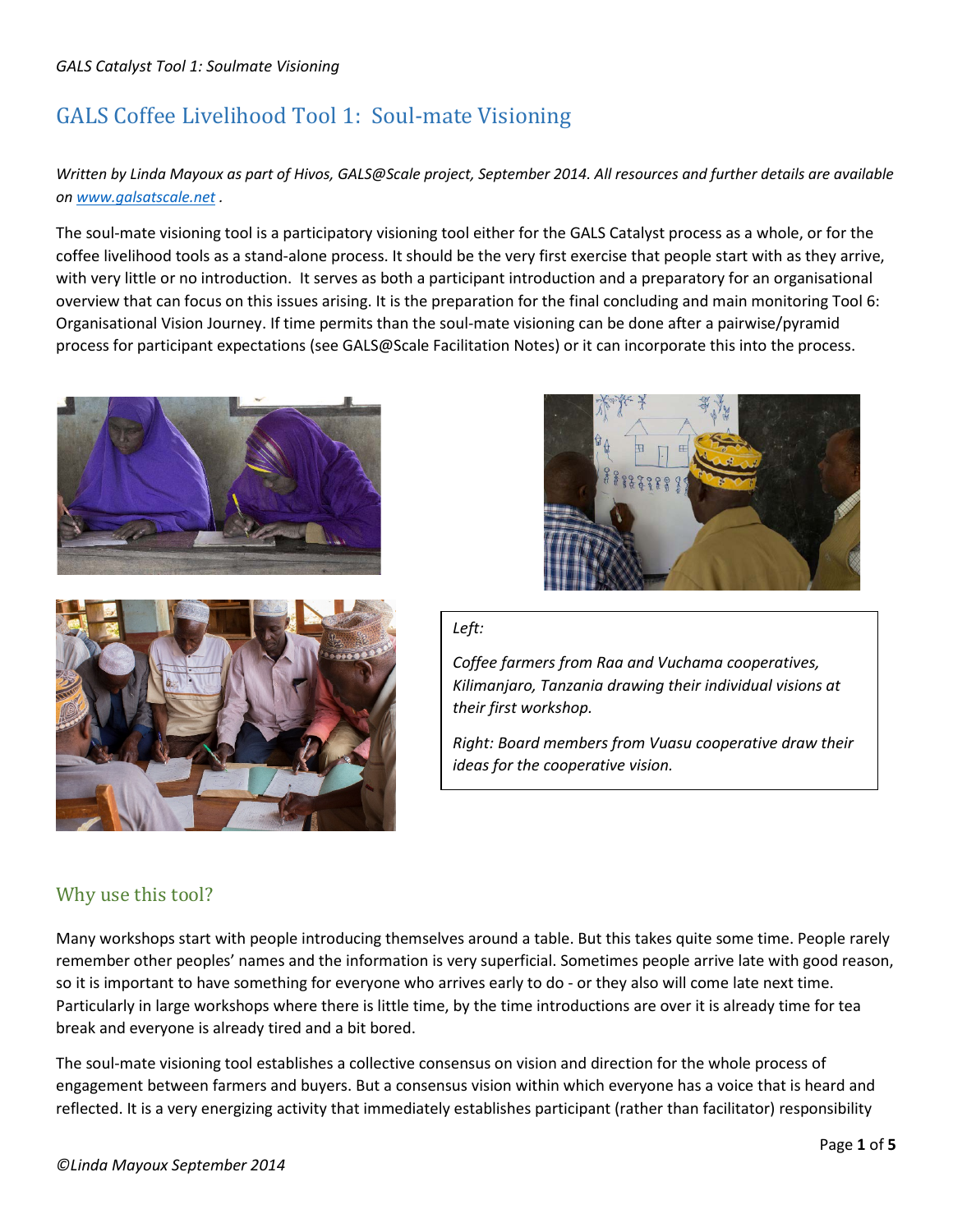#### *GALS Catalyst Tool 1: Soulmate Visioning*

and ownership of the workshop process. It establishes coffee production within a broader gender and sustainability vision at individual, household and organizational levels. This means that people are better aware of why they should put more effort into coffee production. It enables coffee companies and service organisations to understand and appreciate these wider motivations and establish themselves in peoples' minds as institutions that care for people as part of a win-win partnership.

When used as an introduction to GALS for (all-male) Board in Vuasu Cooperative, Kilimanjaro, Tanzania, it was the basis for establishing gender equality on the board and cooperative membership as an important vision going forward to increase coffee production. This was done without the facilitators having to really mention gender concepts at all, just building up on what was being said by the Board members themselves. This vision was subsequently followed up by a Vision Journey plan (Tool 6) to achieve that gender vision. This is now being implemented and tracked.

# What do you gain by using it

This first introductory session aims to be fun and inspire people. It helps people get to know each other, gain confidence in drawing. They begin to see change in gender relations as something which will benefit everyone. But things must be light and fun.

#### *Aims for participants*

- help everyone introduce themselves to everyone else in a meaningful way people will remember, and help develop friendships and networks between like-minded people. This includes mixing between women and men from different backgrounds, and between company managers and staff and farmers
- introduce and reinforce a faith in the possibility of change and clarify people's life vision for livelihoods, families and personal development
- introduce basic drawing as a fun and useful activity to bring people together
- introduce participatory discussion skills
- introduce gender issues through discussing ownership of assets in visions eg houses and cars, and contribution of women and men to achieving these and starts to show gender inequalities as senseless constraints on peoples' empowerment to achieve their full potential in life.

#### *Aims for organisations*

- increase understanding of, and respect for, people's own visions and how they relate to those of the company/organisation
- increase understanding of the similarities and differences in visions between women and men from different backgrounds
- improve participatory skills of staff and communication with women and men in the communities where they work
- get final consensus with participants on what the workshop will achieve.

#### *Aims for the facilitator*

- understand participant expectations and clarify which of these can be fulfilled through the planned design of the workshop, which can be fulfilled by some adjustments or additions to the planned schedule, and which are the subject of another workshop or training altogether - but can maybe be suggested as follow-up.
- assess the specificities of the particular participant mix and context eg how easily do women and men interact, or older and younger people, what are likely sensitive issues etc in order to manage group dynamics and assess pacing of the sessions.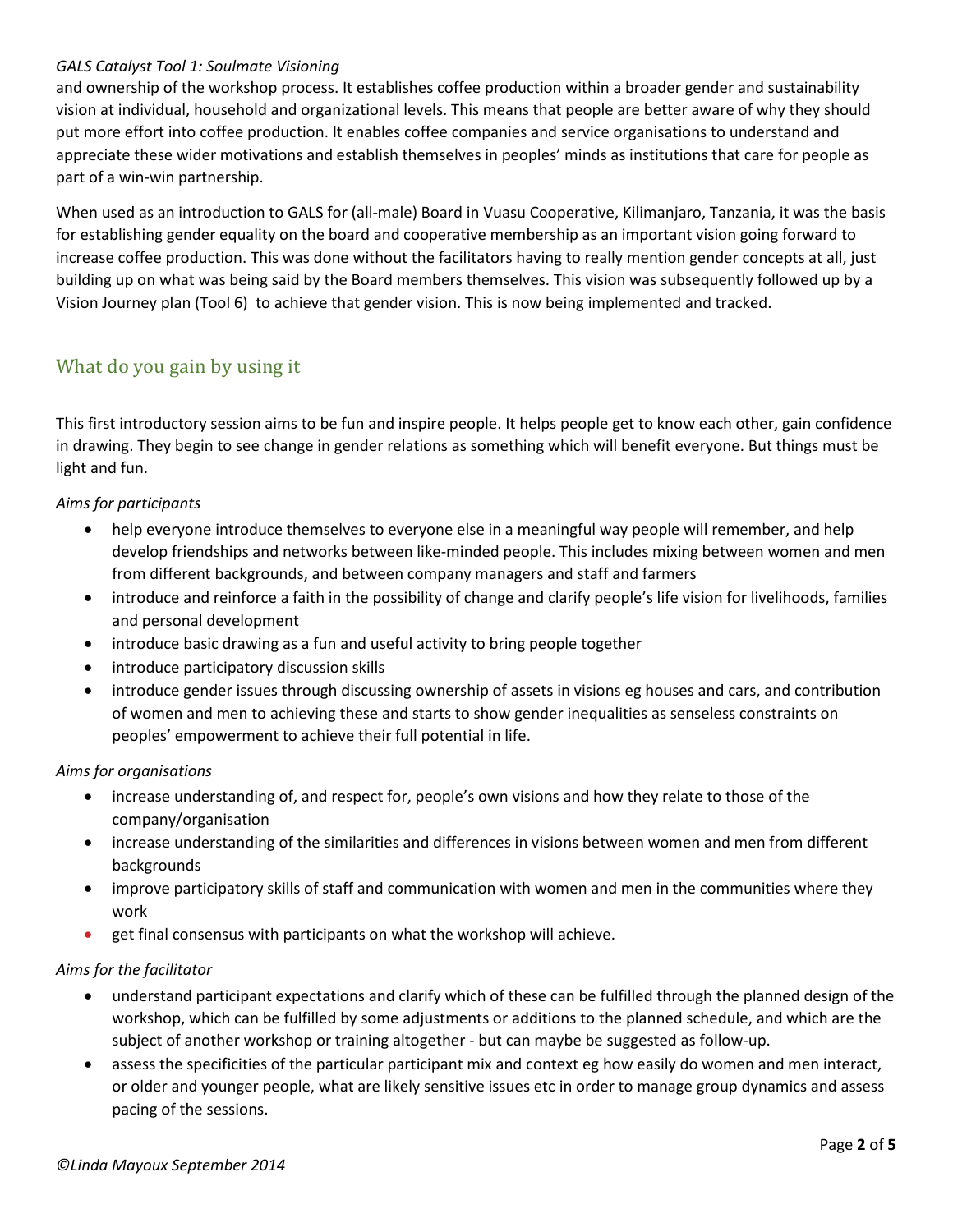#### *GALS Catalyst Tool 1: Soulmate Visioning*

• get people talking and energised so that they are open to some of the new things in the following sessions.

# Who applies the tool and for whom?

This tool can be used, adapted or introduced in many different ways. Including, or any in- between variant of:

- *individuals on their own* The individual visions from Step 1 are normally put on the first page of participants' notebooks as the motivating starting point for any other diagrams they draw. They are then shared with their households and groups. If participants are already experienced in the GALS catalyst tools, they will have a vision they drew at the start of the process. In that case the activity here will serve as a reflection on how their vision has now changed, as the basis for their next year's plan. Once learned, the basic visioning becomes part of the peer sharing process.
- *companies or other organisations* can use the soulmate visioning to develop a strategic vision with management and staff. This will establish coffee within a broader sustainability framework, and also introduce and clarify some of the gender issues.
- *large multi-stakeholder workshops* with professional facilitation can use the tool as a start for a bringing together all the stakeholders.

Note: As with all GALS tool facilitators are referred to the generic GALS facilitation guidelines that can be found on the GALS@Scale website at [www.galsatscale.net/facilitation.](http://www.galsatscale.net/facilitation) Particularly in large multi stakeholder workshops it requires experienced facilitation with one or preferably two lead facilitators, and some champions who can lead the groups. It is also good to arrange for photo and/or video documentation.

## How does it work?

It is good if there can be a sound system in the room with one of the GALS Vision songs (available from the GALS@Scale website) playing as come into the room. As people start to arrive, the facilitator asks them to sit with someone they do not know well - this is the opportunity for them to get to know new people better, even if they already know people by sight. People should be encouraged to mix women with men, company managers and farmers etc. Though they should not be forced to sit with someone they do not want to. They should be asked to introduce themselves, discuss what they have heard about GALS, their expectations from the workshop, and what they are hoping to do in coffee and also for their families.

As soon as everyone has arrived the facilitator starts the session by formally explaining the visioning process – that in GALS this is done before anything else so that the formal organizational introduction can really focus on what people want to hear, and instead of just going round the table so that people can really get to know each other.

#### *Step 1 Individual Drawing (15 minutes)*

Participants are asked first to close their eyes, and think of how things might be in a happy future for themselves, their families and/or cooperative. Depending on the purpose of the particular workshop, the focus can be on the individual (it is good for company managers to know how their visions differ from those of farmers) or a successful cooperative or company (again it is useful for managers and staff to understand how their organisational visions relate to the visions the farmers have of what the aim of engagement is). On the first page of their GALS notebook participants draw the images they see – not just houses/buildings or coffee production, but also families (women, children, men) and communities. This will be their starting vision for the future. Though then starting vision may well change as they share with others and in future as they progress.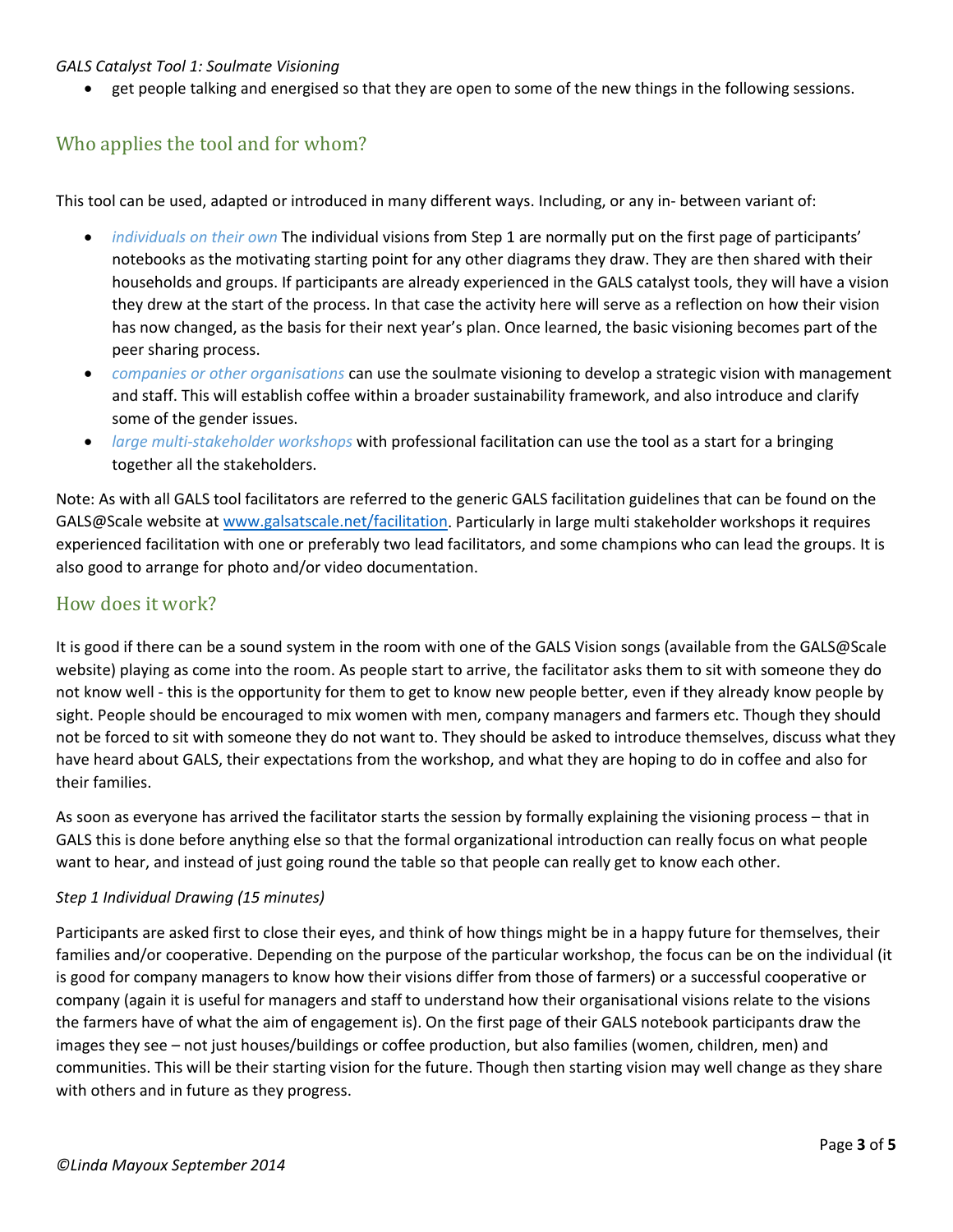#### *GALS Catalyst Tool 1: Soulmate Visioning*

#### *Step 2 Finding soulmates (15-30 minutes depending on numbers of people)*

Participants then mingle with each other, shaking hands (or locally suitable greeting), introducing themselves saying name and organisation and sharing their vision drawings. It is VERY important here to keep people moving – they should not just sit with their friends or they will miss an opportunity to find 'the soul-mate of their life' who may be the person they least expect on the other side of the room. Everyone must see everyone else's drawings.

As people mingle they decide which participants they think have vision drawings most similar to their own and form a group with them. Normally this produces 3-5 groups of different views, with any 'special people' who do not feel they can join the other groups then forming one group together. It is explained that these special people are very important as they often have very creative and important ideas to contribute. No one should be a sheep following the crowd. From a facilitation perspective, it is very important for any dissenting voices to have a place to go and feel they are listened to.

#### *Step 3 Collective drawing (4-5 groups 20 minutes)*

Each group does a collective drawing on a large flipchart, bringing together all the elements from the different individual drawings. They should put a group identifier, and numbers of women and men involved at the top. On a separate flipchart they also list the expectations.

It should be explained that for this part it is not only the drawing output that is important, but the participatory process. Everyone must have done some drawing, not a task given to the most 'artistic' participant and everyone else sitting back. It will be the person who talks least who will have to present to the plenary.

#### *Step 4 Plenary sharing (30-45 minutes, 5-10 minutes per group)*

Each group appoints two presenters – those who talked least in Step 3. One briefly introduces their group participants, then presents the collective drawing. The other presenter lists the elements of gender justice on a flipchart (1 column for each group) and presents the flipchart with expectations.

Each vision drawing and list of expectations is posted next to the others on the wall for future reference.

#### *Step 5 Plenary discussion*

People are asked if they have questions for clarification after each presentation and to reflect on:

- How similar are the drawings? Are there differences between women and men?
- Or more individual differences as people?

After all the presentations, the facilitator should ask for comments on these questions. After some volunteers have responded, the facilitator should ask people at the back or anyone who has not spoken if they have any points to make. Then does a very brief wrap-up (maximum 5 minutes) to lead into the formal welcome and introductions from the host organisation and facilitator/s.

The formal welcome and introductions should respond very directly to the previous discussion – What have they learned already? Why is the organisation is interested in gender/GALS process?

The facilitator briefly introduces themselves and responds to the expectations - how will the workshop take things forward? What will not be covered and will need to be another workshop? And explains the schedule and notebook diaries.

*NOTE: if senior managers and/or local government and/or other powerful people wish to make a presentation, they should be made very welcome, but asked to participate first or at least listen first to the plenary sharing and discussion and then respond to that eg before or after lunch. Otherwise they can come on the final day.*